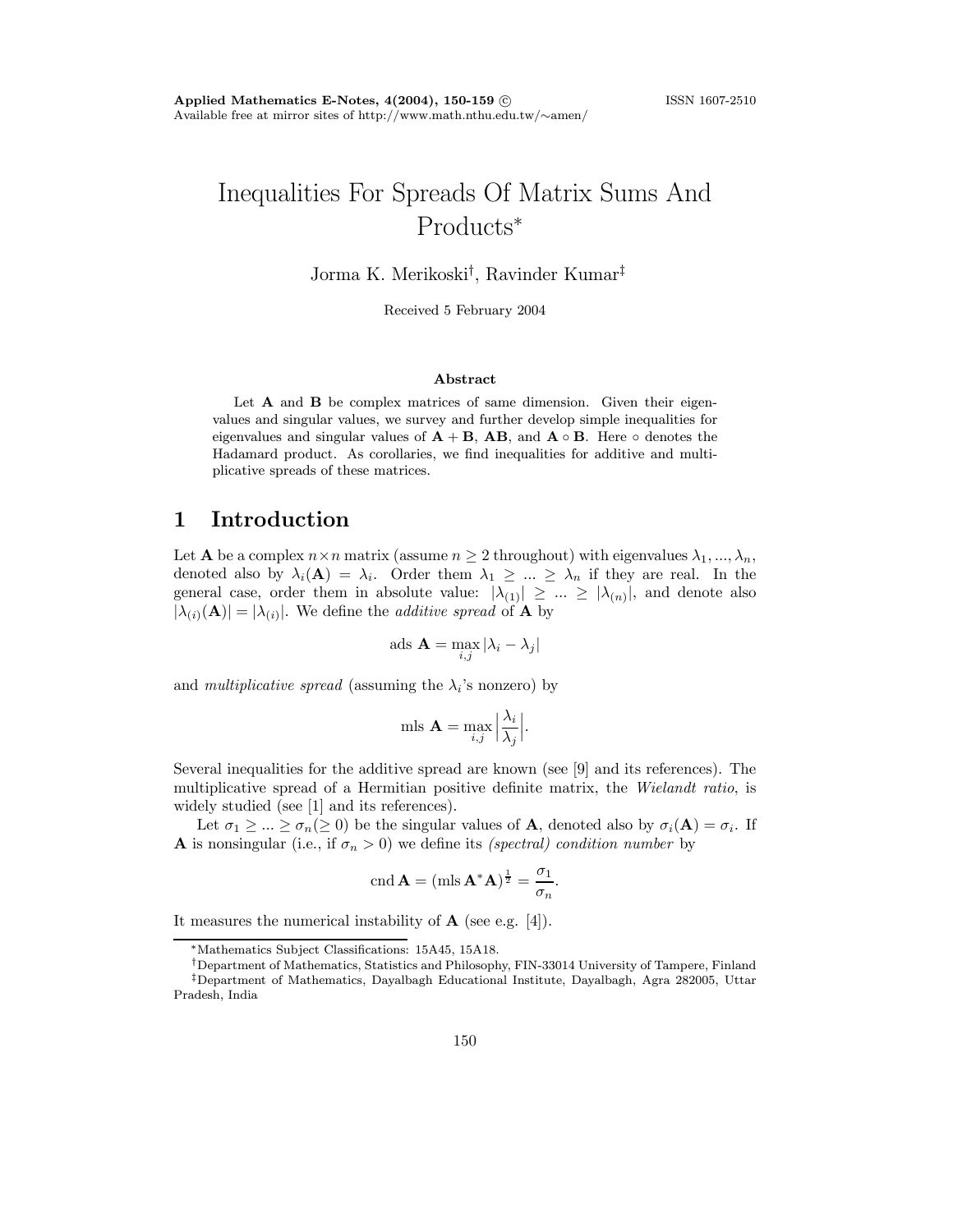#### J. K. Merikoski and R. Kumar 151

Let  $1 \leq i < j \leq n$ . If the eigenvalues of **A** are real, we define the *additive mid-spread* of **A** by

$$
\mathrm{ads}_{ij} \mathbf{A} = \lambda_i - \lambda_j
$$

and the multiplicative mid-spread by

$$
\text{mls}_{ij} \mathbf{A} = \frac{\lambda_i}{\lambda_j} \quad (\lambda_j > 0).
$$

Assuming nothing about eigenvalues, we define the *absolute multiplicative spread* of **A** by

$$
\text{Mls}\,\mathbf{A} = \frac{|\lambda_{(1)}|}{|\lambda_{(n)}|} \qquad (\lambda_{(n)} \neq 0)
$$

and the absolute multiplicative mid-spread by

$$
\mathrm{Mls}_{ij} \mathbf{A} = \frac{|\lambda_{(i)}|}{|\lambda_{(j)}|} \quad (\lambda_{(j)} \neq 0).
$$

We do not find the absolute additive spread interesting. Finally, we define the midcondition number of A by

$$
\operatorname{cnd}_{ij} \mathbf{A} = \frac{\sigma_i}{\sigma_j} \quad (\sigma_j > 0)
$$

(although they may be bad measures of condition).

There are many well-known inequalities for eigenvalues and singular values of  $A+B$ . **AB**, and  $\mathbf{A} \circ \mathbf{B}$ , when the eigenvalues and singular values of  $\mathbf{A}$  and  $\mathbf{B}$  are given, see e.g. [2], [3], [5], [6], [7], [8], [10], [11], [12]. Here ◦ denotes the Hadamard product. We will survey and further develop simple inequalities. We are particularly interested in their analogies. As corollaries, we will find inequalities for spreads of  $A + B$ , AB, and  $\mathbf{A} \circ \mathbf{B}$ , when the spreads of  $\mathbf{A}$  and  $\mathbf{B}$  are given.

There is a deep theory behind the eigenvalues of the sum of Hermitian matrices and the singular values of the product of square matrices (see e.g. [3] and its references), but our approach is elementary.

## 2 Eigenvalues of  $A + B$

If A and B are Hermitian, then we can both underestimate and overestimate eigenvalues of  $A + B$  by using eigenvalues of A and B. Hence we can overestimate spreads of  $A + B$  by using spreads of A and B.

THEOREM 1 (Weyl, see e.g. [2], Theorem III.2.1; [6], Theorem 4.3.7). Let  $\bf{A}$  and **B** be Hermitian  $n \times n$  matrices. If  $1 \leq k \leq i \leq n$  and  $1 \leq l \leq n - i + 1$ , then

$$
\lambda_{i+l-1}(\mathbf{A}) + \lambda_{n-l+1}(\mathbf{B}) \leq \lambda_i(\mathbf{A} + \mathbf{B}) \leq \lambda_{i-k+1}(\mathbf{A}) + \lambda_k(\mathbf{B}).
$$
\n(1)

In particular,

$$
\lambda_i(\mathbf{A}) + \lambda_n(\mathbf{B}) \le \lambda_i(\mathbf{A} + \mathbf{B}) \le \lambda_i(\mathbf{A}) + \lambda_1(\mathbf{B})
$$
\n(2)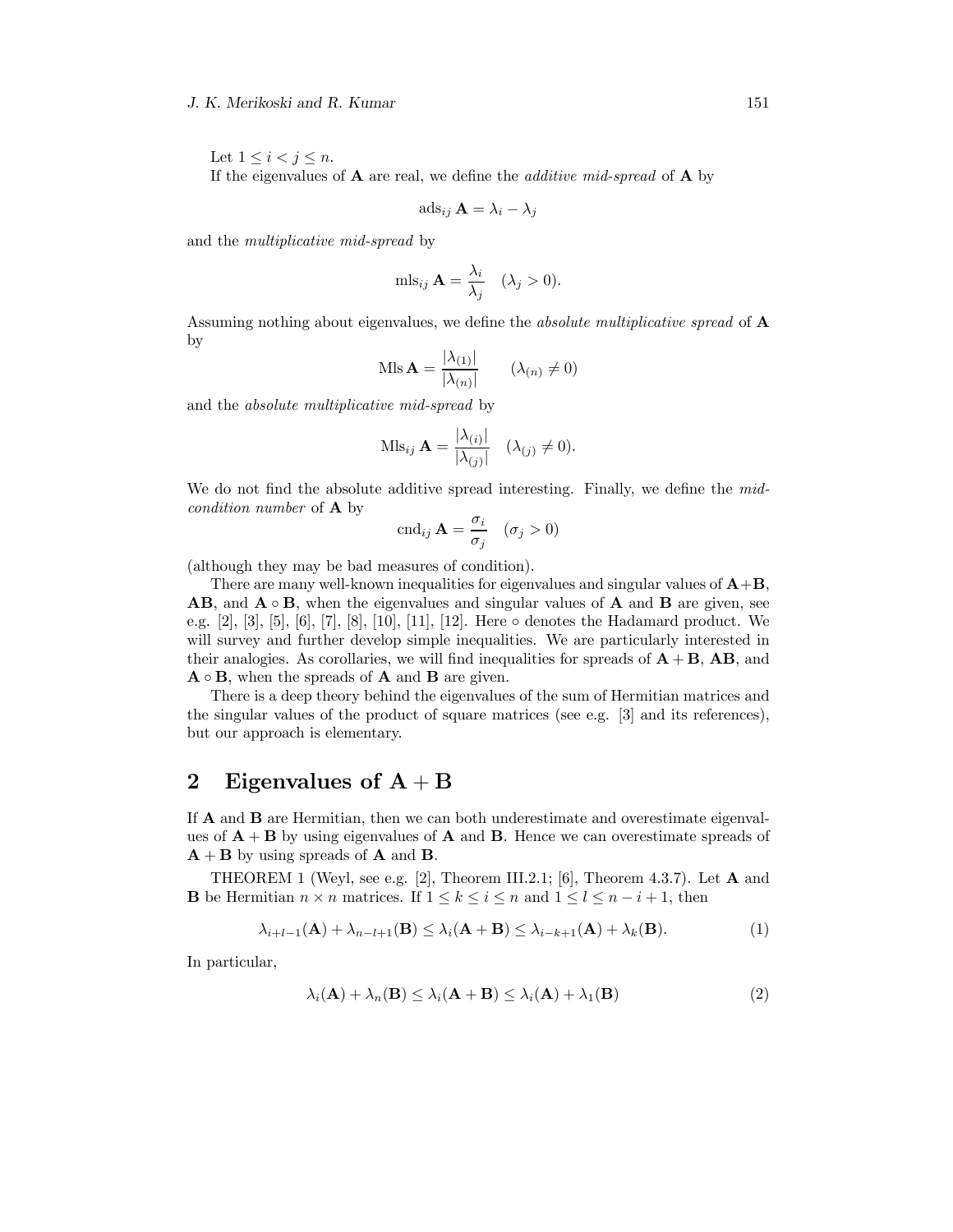and further

$$
\lambda_n(\mathbf{A}) + \lambda_n(\mathbf{B}) \le \lambda_n(\mathbf{A} + \mathbf{B}),
$$
  

$$
\lambda_1(\mathbf{A} + \mathbf{B}) \le \lambda_1(\mathbf{A}) + \lambda_1(\mathbf{B}).
$$

Lidskii's sum inequalities and their further developments (see e.g. [2], [3]) generalize (2).

COROLLARY 2. Let **A** and **B** be Hermitian  $n \times n$  matrices. If  $1 \leq k \leq i < j \leq n$ and  $1 \leq l \leq n-j+1$ , then

$$
\mathrm{ads}_{ij}(\mathbf{A} + \mathbf{B}) \le \mathrm{ads}_{i-k+1,j+l-1}\mathbf{A} + \mathrm{ads}_{k,n-l+1}\mathbf{B}.\tag{3}
$$

In particular,

$$
\mathrm{ads}_{ij}(\mathbf{A} + \mathbf{B}) \leq \mathrm{ads}_{ij}\mathbf{A} + \mathrm{ads}\,\mathbf{B}
$$

and further

$$
ads(\mathbf{A} + \mathbf{B}) \leq ads \mathbf{A} + ads \mathbf{B}.
$$
 (4)

PROOF. In

$$
ads_{ij}(\mathbf{A} + \mathbf{B}) = \lambda_i(\mathbf{A} + \mathbf{B}) - \lambda_j(\mathbf{A} + \mathbf{B}),
$$

apply the second inequality of (1) to the first term and the first inequality to the second. Then (3) follows.

COROLLARY 3. Let **A** and **B** be Hermitian  $n \times n$  matrices and let  $i, j, k, l$  satisfy the conditions of Corollary 2. If  $\lambda_{j+l-1}(\mathbf{A}) > 0$  and  $\lambda_{n-l+1}(\mathbf{B}) > 0$ , then

$$
\text{mls}_{ij}(\mathbf{A} + \mathbf{B}) < \text{mls}_{i-k+1,j+l-1}\mathbf{A} + \text{mls}_{k,n-l+1}\mathbf{B}.\tag{5}
$$

In particular, if B is positive definite, then

$$
\text{mls}_{ij}(\mathbf{A} + \mathbf{B}) < \text{mls}_{ij}\mathbf{A} + \text{mls}\,\mathbf{B},
$$

and if also A is positive definite, then

$$
mls(\mathbf{A} + \mathbf{B}) < mls \mathbf{A} + mls \mathbf{B}.\tag{6}
$$

PROOF. Denoting  $\alpha_p = \lambda_p(\mathbf{A})$ ,  $\beta_p = \lambda_p(\mathbf{B})$   $(1 \le p \le n)$ ,  $r = i - k + 1$ ,  $s = j + l - 1$ ,  $t = n - l + 1$ , we have by (1)

$$
\mathrm{mls}_{ij}(\mathbf{A} + \mathbf{B}) = \frac{\lambda_i(\mathbf{A} + \mathbf{B})}{\lambda_j(\mathbf{A} + \mathbf{B})} \le \frac{\alpha_r + \beta_k}{\alpha_s + \beta_t}.
$$

Since

$$
\frac{\alpha_r}{\alpha_s} + \frac{\beta_k}{\beta_t} - \frac{\alpha_r + \beta_k}{\alpha_s + \beta_t} = \frac{\alpha_s^2 \beta_k + \alpha_r \beta_t^2}{\alpha_s \beta_t (\alpha_s + \beta_t)} > 0,
$$

inequality (5) follows.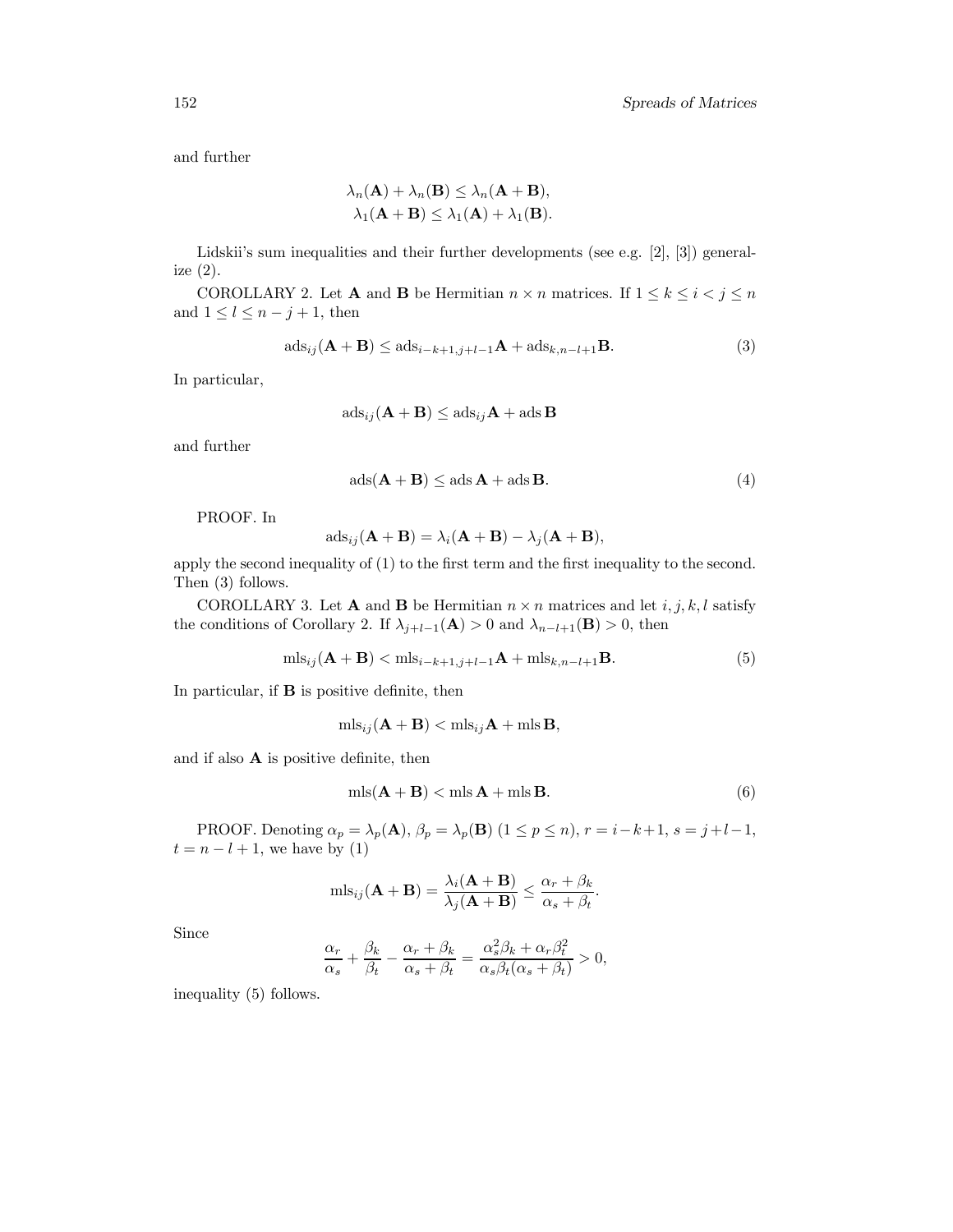#### J. K. Merikoski and R. Kumar 153

To study the additive spread of the sum of non-Hermitian matrices, we recall THEOREM 4 ([9], Theorem 2 and Lemma 2). If  $A$  is a square matrix, then

ads 
$$
\mathbf{A} \le \max_{|z|=1} \text{ads} \frac{z\mathbf{A} + \bar{z}\mathbf{A}^*}{2}
$$
. (7)

If A is normal, then

ads 
$$
\mathbf{A} = \max_{|z|=1} \text{ads} \frac{z\mathbf{A} + \bar{z}\mathbf{A}^*}{2}
$$
. (8)

According to Corollary 2, inequality (4) holds for Hermitian matrices. We extend it to normal matrices.

THEOREM 5. If A and B are square matrices of same dimension, then

$$
ads(\mathbf{A} + \mathbf{B}) \le \max_{|z|=1} ads \frac{z\mathbf{A} + \bar{z}\mathbf{A}^*}{2} + \max_{|z|=1} ads \frac{z\mathbf{B} + \bar{z}\mathbf{B}^*}{2}.
$$
 (9)

If **A** and **B** are normal, then

$$
ads(\mathbf{A} + \mathbf{B}) \leq ads \mathbf{A} + ads \mathbf{B}.
$$
 (10)

PROOF. By (7),

$$
ads(\mathbf{A} + \mathbf{B}) \le \max_{|z|=1} ads \frac{z(\mathbf{A} + \mathbf{B}) + \bar{z}(\mathbf{A} + \mathbf{B})^*}{2}.
$$

Let  $z_0$  be the maximizer. Recalling (4), we have

$$
\begin{array}{rcl} \operatorname{ads}\frac{z_0(\mathbf{A}+\mathbf{B})+\bar{z}_0(\mathbf{A}+\mathbf{B})^*}{2} & = & \operatorname{ads}\left(\frac{z_0\mathbf{A}+\bar{z}_0\mathbf{A}^*}{2}+\frac{z_0\mathbf{B}+\bar{z}_0\mathbf{B}^*}{2}\right) \\ & \leq & \operatorname{ads}\frac{z_0\mathbf{A}+\bar{z}_0\mathbf{A}^*}{2}+\operatorname{ads}\frac{z_0\mathbf{B}+\bar{z}_0\mathbf{B}^*}{2} \\ & \leq & \max_{|z|=1} \operatorname{ads}\frac{z\mathbf{A}+\bar{z}\mathbf{A}^*}{2}+\max_{|z|=1} \operatorname{ads}\frac{z\mathbf{B}+\bar{z}\mathbf{B}^*}{2}, \end{array}
$$

which proves  $(9)$ . Now  $(8)$  implies  $(10)$ .

It is not sensible to ask whether (6) can be generalized for normal matrices, since it requires that the eigenvalues are real and positive. The counterexample

$$
\mathbf{A} = \begin{pmatrix} 2 & 3 \\ 0 & 2 \end{pmatrix}, \quad \mathbf{B} = \begin{pmatrix} 2 & 0 \\ 3 & 2 \end{pmatrix}, \quad \mathbf{A} + \mathbf{B} = \begin{pmatrix} 4 & 3 \\ 3 & 4 \end{pmatrix}
$$

shows that (6) cannot be generalized for matrices with real and positive eigenvalues. We have  $mls(\mathbf{A} + \mathbf{B}) = 7$  but  $mls \mathbf{A} + mls \mathbf{B} = 2$ .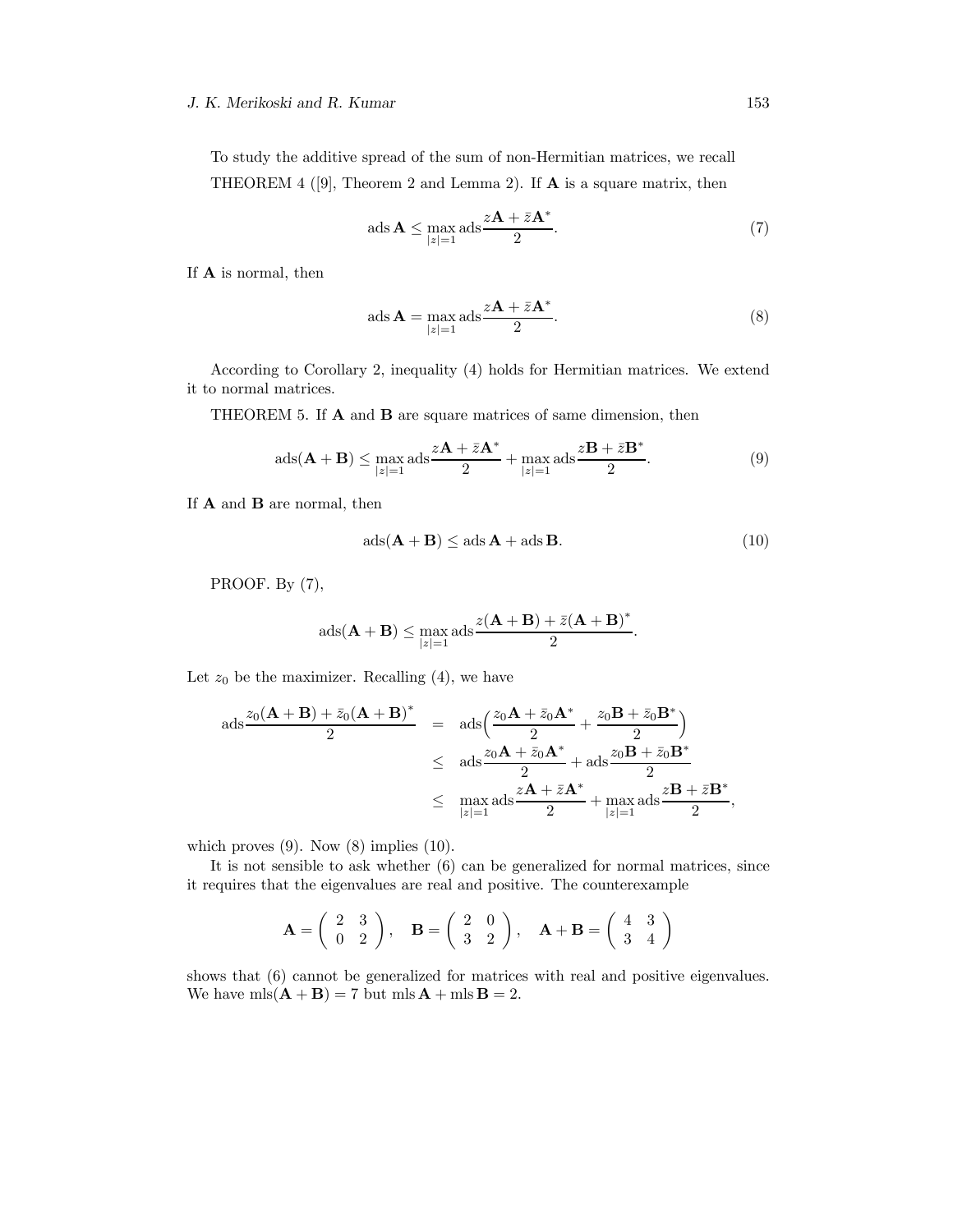### 3 Singular Values of  $A + B$

The following theorem is analogous to the second parts of (1) and (2).

THEOREM 6 (Fan, see e.g. [2], Problem III.6.5; [7], Theorem 3.3.16; [8], p. 243). Let **A** and **B** be  $n \times n$  matrices. If  $1 \leq k \leq i \leq n$ , then

$$
\sigma_i(\mathbf{A} + \mathbf{B}) \le \sigma_{i-k+1}(\mathbf{A}) + \sigma_k(\mathbf{B}). \tag{11}
$$

In particular,

$$
\sigma_i(\mathbf{A} + \mathbf{B}) \le \sigma_i(\mathbf{A}) + \sigma_1(\mathbf{B})
$$

and further

$$
\sigma_1(\mathbf{A} + \mathbf{B}) \leq \sigma_1(\mathbf{A}) + \sigma_1(\mathbf{B}).
$$

The first parts of (1) and (2) do not have analogies for singular values. In other words: For  $1 \leq l \leq n-i+1$ ,

$$
\sigma_{i+l-1}(\mathbf{A}) + \sigma_{n-l+1}(\mathbf{B}) \le \sigma_i(\mathbf{A} + \mathbf{B})
$$

is not valid in general. A counterexample is  $\mathbf{A} = \mathbf{I}$ ,  $\mathbf{B} = -\mathbf{I}$ . For  $i = l = 1$ , this inequality "follows" from the wrong inequality 9.G.1.e (also 9.G.4.b) of [8].

There does not seem to be any good way to underestimate singular values of the sum by using singular values of the summands. Certainly (11) implies

$$
|\sigma_{i+l-1}(\mathbf{A}) - \sigma_l(\mathbf{B})| \leq \sigma_i(\mathbf{A} + \mathbf{B}),
$$

but this appears to be ineffective to our purpose.

Therefore we cannot apply our methods to the "additive singular value spread"  $\sigma_1(\mathbf{A}) - \sigma_n(\mathbf{A}).$ 

### 4 Eigenvalues of AB

If A and B are Hermitian and nonnegative definite, then we can both underestimate and overestimate eigenvalues of  $\mathbf{AB}$  by using eigenvalues of  $\mathbf{A}$  and  $\mathbf{B}$ . Hence we can overestimate multiplicative spreads of AB by using those of A and B. (The eigenvalues of AB are real, since

$$
\lambda_i(\mathbf{AB}) = \lambda_i(\mathbf{A}^{\frac{1}{2}}\mathbf{A}^{\frac{1}{2}}\mathbf{B}) = \lambda_i(\mathbf{A}^{\frac{1}{2}}\mathbf{BA}^{\frac{1}{2}}),
$$

and  $\mathbf{A}^{\frac{1}{2}} \mathbf{B} \mathbf{A}^{\frac{1}{2}}$  is Hermitian. The second equality follows from the fact that if **C** and **D** are square matrices of same order, then CD and DC have the same spectrum.)

Analogously to Theorem 1, we have

THEOREM 7. Let **A** and **B** be Hermitian nonnegative definite  $n \times n$  matrices. If  $1 \leq k \leq i \leq n$  and  $1 \leq l \leq n-i+1$ , then

$$
\lambda_{i+l-1}(\mathbf{A})\lambda_{n-l+1}(\mathbf{B}) \leq \lambda_i(\mathbf{A}\mathbf{B}) \leq \lambda_{i-k+1}(\mathbf{A})\lambda_k(\mathbf{B}).
$$
\n(12)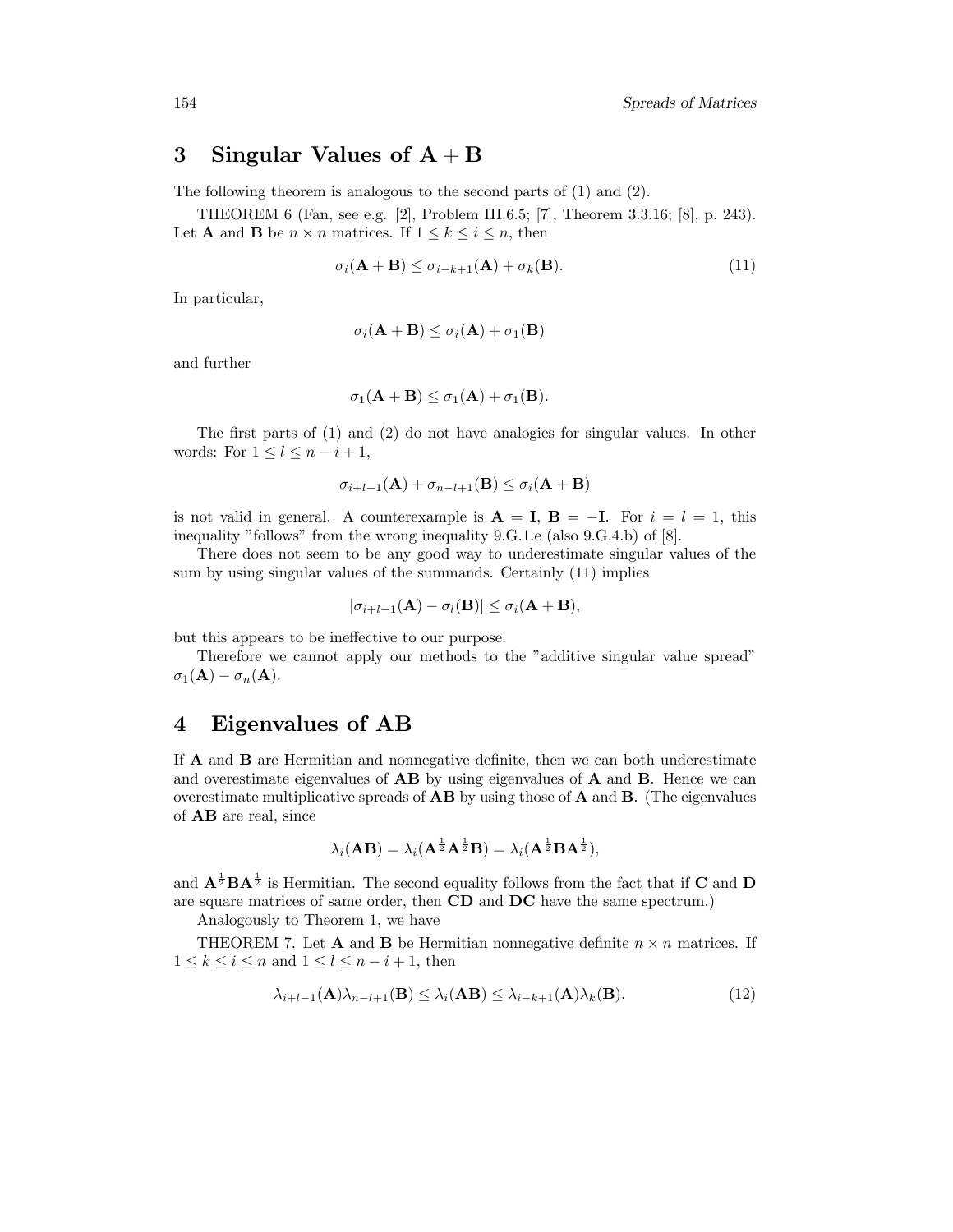In particular,

$$
\lambda_i(\mathbf{A})\lambda_n(\mathbf{B}) \leq \lambda_i(\mathbf{A}\mathbf{B}) \leq \lambda_i(\mathbf{A})\lambda_1(\mathbf{B})
$$
\n(13)

and further

$$
\lambda_n(\mathbf{A})\lambda_n(\mathbf{B}) \leq \lambda_n(\mathbf{A}\mathbf{B}), \qquad \lambda_1(\mathbf{A}\mathbf{B}) \leq \lambda_1(\mathbf{A})\lambda_1(\mathbf{B}).
$$

Lidskii's product inequalities and their further developments (see e.g. [2], [3], [8], [11], [12]) generalize (13).

PROOF (cf. the proof of Wang and Zhang [12], Theorem 2). The second part of  $(12)$  is an easy consequence of the second part of  $(15)$ . Hence, assuming **B** positive definite,

$$
\lambda_{i+l-1}(\mathbf{A}) = \lambda_{i+l-1}(\mathbf{A}\mathbf{B}\mathbf{B}^{-1}) \leq \lambda_{i+l-1-l+1}(\mathbf{A}\mathbf{B})\lambda_l(\mathbf{B}^{-1}) = \lambda_i(\mathbf{A}\mathbf{B})\lambda_{n-l+1}^{-1}(\mathbf{B}),
$$

and the first part of  $(12)$  follows. If **B** is singular, then continuity argument applies.

COROLLARY 8. Let **A** and **B** be Hermitian nonnegative definite  $n \times n$  matrices. If 1 ≤ k ≤ i < j ≤ n, 1 ≤ l ≤ n − j + 1,  $\lambda_{i+l-1}$ (**A**) > 0, and  $\lambda_{n-l+1}$ (**B**) > 0, then

$$
\text{mls}_{ij} \mathbf{AB} \le \text{mls}_{i-k+1,j+l-1} \mathbf{A} \,\text{mls}_{k,n-l+1} \,\mathbf{B}.\tag{14}
$$

In particular, if B is positive definite, then

$$
\mathrm{mls}_{ij} \mathbf{AB} \leq \mathrm{mls}_{ij} \mathbf{A} \mathrm{mls} \mathbf{B},
$$

and if also  $A$  is positive definite, then

$$
\mathrm{mls}\,\mathbf{AB} \leq \mathrm{mls}\,\mathbf{A}\,\mathrm{mls}\,\mathbf{B}.
$$

PROOF. By (12),

$$
\mathrm{mls}_{ij} \mathbf{AB} = \frac{\lambda_i(\mathbf{AB})}{\lambda_j(\mathbf{AB})} \le \frac{\lambda_{i-k+1}(\mathbf{A})\lambda_k(\mathbf{B})}{\lambda_{j+l-1}(\mathbf{A})\lambda_{n-l+1}(\mathbf{B})} = \mathrm{mls}_{i-k+1,j+l-1} \mathbf{A} \mathrm{mls}_{k,n-l+1} \mathbf{B},
$$

and (14) is proved.

### 5 Singular Values of AB

Analogously to Theorem 7, we have

THEOREM 9. Let **A** and **B** be  $n \times n$  matrices. If  $1 \leq k \leq i \leq n$  and  $1 \leq l \leq n-i+1$ , then

$$
\sigma_{i+l-1}(\mathbf{A})\sigma_{n-l+1}(\mathbf{B}) \le \sigma_i(\mathbf{A}\mathbf{B}) \le \sigma_{i-k+1}(\mathbf{A})\sigma_k(\mathbf{B}). \tag{15}
$$

In particular,

$$
\sigma_i(\mathbf{A})\sigma_n(\mathbf{B}) \le \sigma_i(\mathbf{A}\mathbf{B}) \le \sigma_i(\mathbf{A})\sigma_1(\mathbf{B})
$$
\n(16)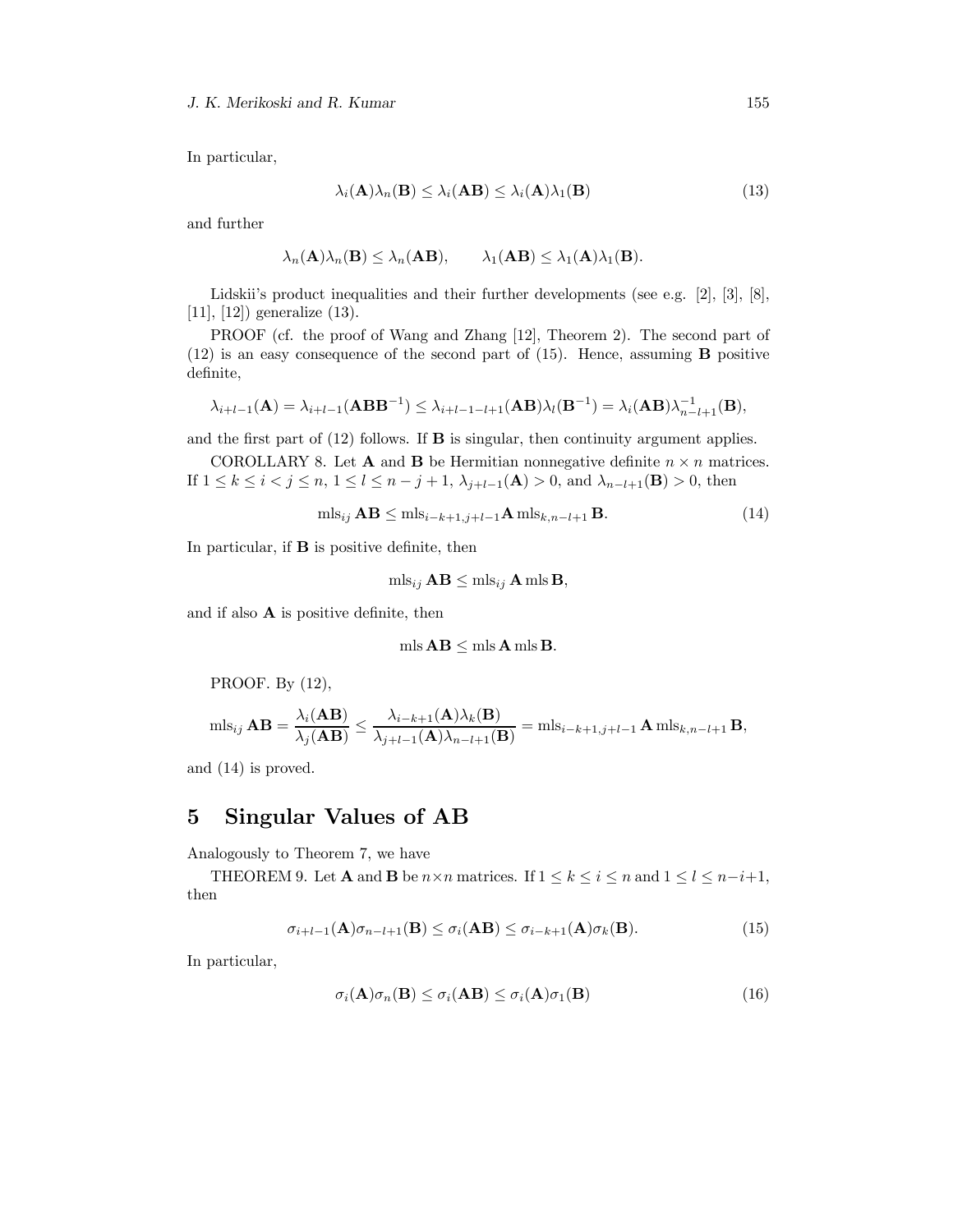and further

$$
\sigma_n(\mathbf{A})\sigma_n(\mathbf{B}) \le \sigma_n(\mathbf{A}\mathbf{B}), \qquad \sigma_1(\mathbf{A}\mathbf{B}) \le \sigma_1(\mathbf{A})\sigma_1(\mathbf{B}). \tag{17}
$$

Gelfand's and Naimark's inequalities and their further developments (see e.g. [2], [3], [8], [10], [11], [12]) generalize (16).

PROOF. For the second part of (15), see e.g. [7], Theorem 3.3.16. For the first part, proceed as in the proof of the first part of (12).

COROLLARY 10. Let **A** and **B** be  $n \times n$  matrices. If  $1 \leq k \leq i \leq j \leq n$ ,  $1 \leq l \leq n-j+1$ ,  $\sigma_{j+l-1}(\mathbf{A}) > 0$ , and  $\sigma_{n-l+1}(\mathbf{B}) > 0$ , then

$$
\mathrm{cnd}_{ij} \mathbf{AB} \leq \mathrm{cnd}_{i-k+1,j+l-1} \mathbf{A} \mathrm{cnd}_{k,n-l+1} \mathbf{B}.
$$

In particular, if B is nonsingular, then

$$
\operatorname{cnd}_{ij} \mathbf{AB} \leq \operatorname{cnd}_{ij} \mathbf{A} \operatorname{cnd} \mathbf{B},
$$

and if also A is nonsingular, then

$$
\operatorname{cnd} \mathbf{AB} \leq \operatorname{cnd} \mathbf{A} \operatorname{cnd} \mathbf{B}.
$$

#### 6 Eigenvalues of  $A \circ B$

We have the following

THEOREM 11 (see e.g. [5], Theorem 3.1; [7], Theorem 5.3.4). If **A** and **B** =  $(b_{jk})$ are Hermitian nonnegative definite  $n \times n$  matrices, then

$$
\lambda_n(\mathbf{A})\lambda_n(\mathbf{B}) \leq \lambda_n(\mathbf{A})\min_k b_{kk} \leq \lambda_n(\mathbf{A} \circ \mathbf{B})
$$

and

$$
\lambda_1(\mathbf{A} \circ \mathbf{B}) \leq \lambda_1(\mathbf{A}) \max_{k} b_{kk} \leq \lambda_1(\mathbf{A}) \lambda_1(\mathbf{B}).
$$

COROLLARY 12. If A and B are Hermitian positive definite matrices, then

$$
\mathrm{mls}(\mathbf{A} \circ \mathbf{B}) \le \mathrm{mls} \mathbf{A} \max_{k,l} \frac{b_{kk}}{b_{ll}} \le \mathrm{mls} \mathbf{A} \mathrm{mls} \mathbf{B}.
$$

Sharper inequalities

$$
\lambda_i(\mathbf{A})\lambda_n(\mathbf{B}) \leq \lambda_i(\mathbf{A} \circ \mathbf{B}) \leq \lambda_i(\mathbf{A})\lambda_1(\mathbf{B}),
$$

cf. (13), are not generally valid for Hermitian nonnegative definite  $n \times n$  matrices. For counterexample, let

$$
\mathbf{A} = \left( \begin{array}{rrr} 1 & 1 & 1 \\ 1 & 1 & 1 \\ 1 & 1 & 1 \end{array} \right), \quad \mathbf{B} = \left( \begin{array}{rrr} 1 & 0 & 0 \\ 0 & 1 & 0 \\ 0 & 0 & 1 \end{array} \right) = \mathbf{A} \circ \mathbf{B}.
$$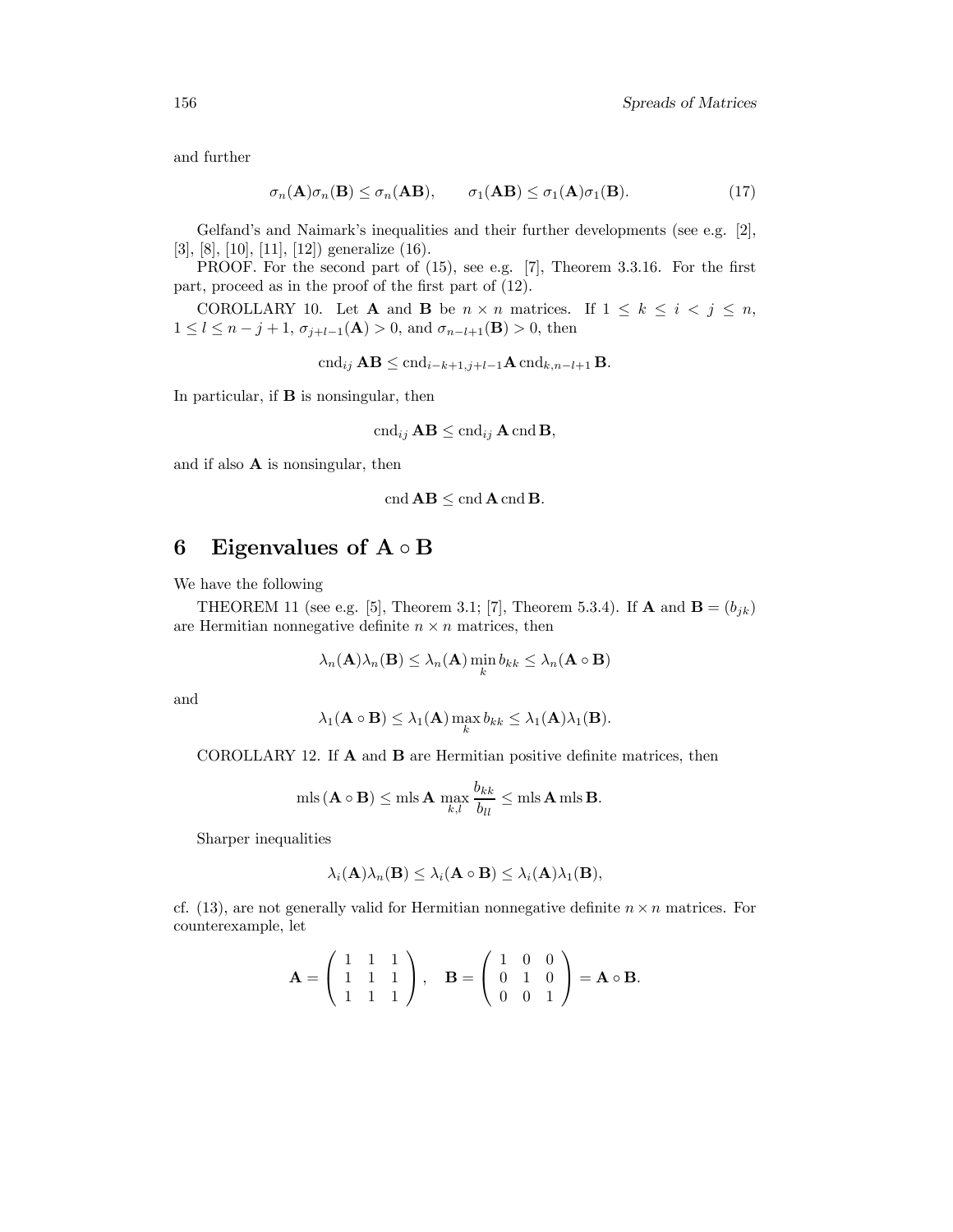Then  $\lambda_1(\mathbf{A})\lambda_3(\mathbf{B}) = 3$  but  $\lambda_1(\mathbf{A} \circ \mathbf{B}) = 1$ , and  $\lambda_2(\mathbf{A} \circ \mathbf{B}) = 1$  but  $\lambda_2(\mathbf{A})\lambda_1(\mathbf{B}) = 0$ . But can we sharpen (13) to

$$
\lambda_n(\mathbf{A})\lambda_n(\mathbf{B}) \le \lambda_n(\mathbf{A})\min_k b_{kk} \le \lambda_n(\mathbf{A}\mathbf{B})
$$
\n(18)

and

$$
\lambda_1(\mathbf{AB}) \leq \lambda_1(\mathbf{A}) \max_k b_{kk} \leq \lambda_1(\mathbf{A}) \lambda_1(\mathbf{B})
$$
\n(19)

for Hermitian nonnegative definite  $n \times n$  matrices?

The first inequality of (18) and the second of (19) are elementary facts. To disprove the second inequality of (18), let

$$
\mathbf{A} = \left( \begin{array}{cc} 1 & 0 \\ 0 & 1 \end{array} \right), \quad \mathbf{B} = \left( \begin{array}{cc} 4 & 2 \\ 2 & 1 \end{array} \right).
$$

Then  $\lambda_2(AB) = 0$  but  $\lambda_2(A)$  min<sub>k</sub>  $b_{kk} = 1$ . To disprove the first inequality of (19), let

$$
\mathbf{A} = \left( \begin{array}{ccc} 26 & 16 & -11 \\ 16 & 25 & 12 \\ -11 & 12 & 62 \end{array} \right), \quad \mathbf{B} = \left( \begin{array}{ccc} 32 & -13 & -38 \\ -13 & 58 & -2 \\ -38 & -2 & 91 \end{array} \right).
$$

Then  $\lambda_1(AB) = 7039$  but  $\lambda_1(A)$  max<sub>k</sub>  $b_{kk} = 66.64 \cdot 91 = 6064$ .

# 7 Singular Values of A ◦ B

For singular values, we again have some analogy.

THEOREM 13 (see e.g. [5], Theorem 3.1; [7], Theorem 5.5.18). Let  $A$  and  $B$  be  $n \times n$  matrices. If  $\mathbf{P} = (p_{jk}) = (\mathbf{B}\mathbf{B}^*)^{\frac{1}{2}}$  and  $\mathbf{Q} = (q_{jk}) = (\mathbf{B}^*\mathbf{B})^{\frac{1}{2}}$ , then

$$
\sigma_1(\mathbf{A} \circ \mathbf{B}) \leq \sigma_1(\mathbf{A}) \big( \max_k p_{kk} \max_k q_{kk} \big)^{\frac{1}{2}} \leq \sigma_1(\mathbf{A}) \sigma_1(\mathbf{B}).
$$

In particular, if  $\mathbf{B} = (b_{jk})$  is Hermitian nonnegative definite, then

$$
\sigma_1(\mathbf{A} \circ \mathbf{B}) \le \sigma_1(\mathbf{A}) \max_k b_{kk} \le \sigma_1(\mathbf{A}) \sigma_1(\mathbf{B}). \tag{20}
$$

The inequality

$$
\sigma_n(\mathbf{A})\sigma_n(\mathbf{B}) \leq \sigma_n(\mathbf{A} \circ \mathbf{B})
$$

is not generally valid. A counterexample is

$$
\mathbf{A} = \left( \begin{array}{cc} 1 & 0 \\ 0 & 1 \end{array} \right), \quad \mathbf{B} = \left( \begin{array}{cc} 0 & 1 \\ 1 & 0 \end{array} \right).
$$

It seems that there is no good way to underestimate  $\sigma_i(\mathbf{A} \circ \mathbf{B})$  by using singular values of **A** and **B**. Therefore we cannot find bounds for  $\text{cnd}_{ij}(\mathbf{A} \circ \mathbf{B})$  by using condition numbers of **A** and **B**.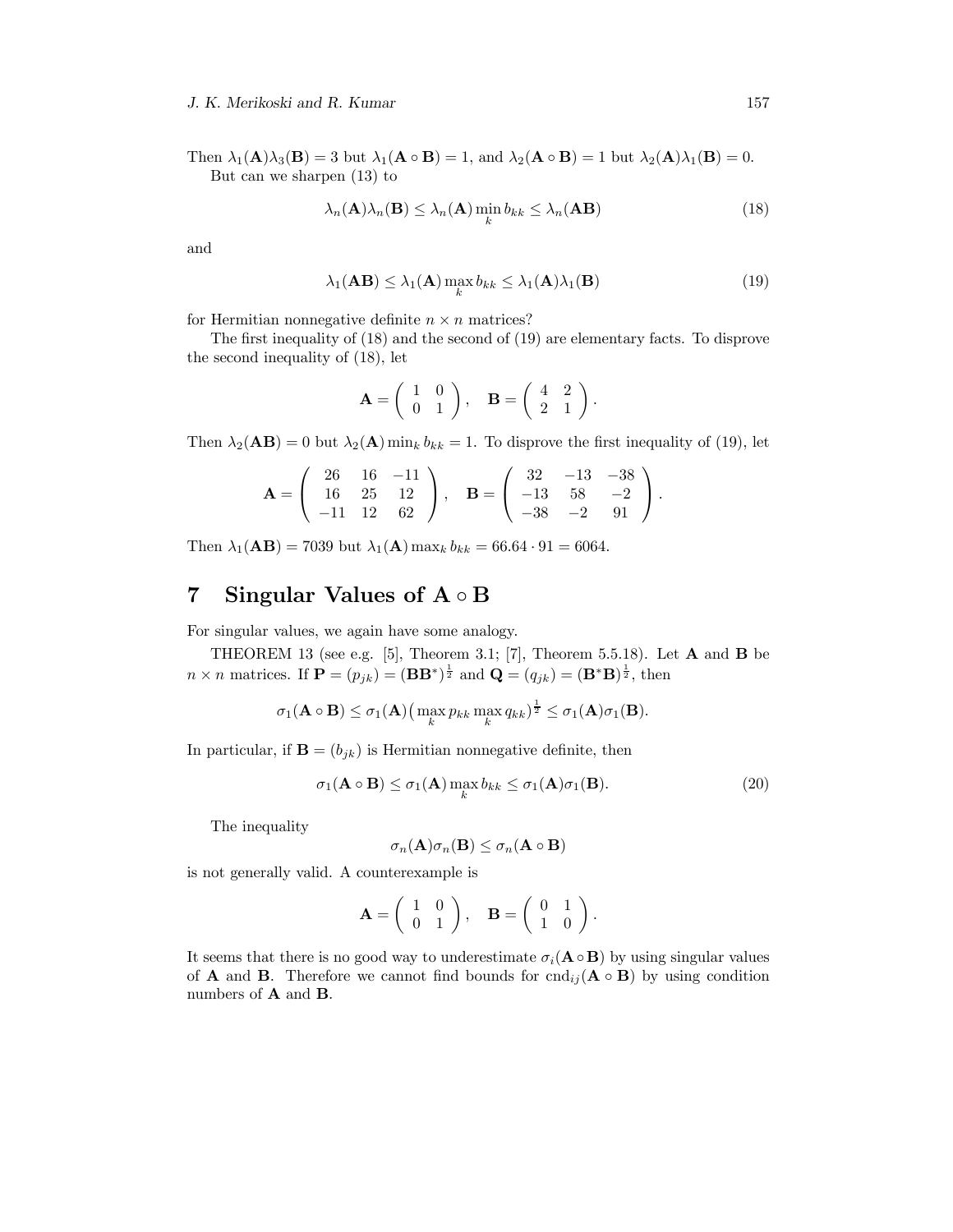### 8 Eigenvalues of AB, Continued

Finally, we consider absolute multiplicative spreads.

It seems that the  $|\lambda_{(i)}(AB)|$ 's cannot be effectively grasped in general. Since the singular values of a normal matrix are absolute values of eigenvalues, we have by Corollary 10 the following

COROLLARY 14. Let **A** and **B** be normal  $n \times n$  matrices such that also **AB** is normal. If  $1 \leq k \leq i < j \leq n$ ,  $1 \leq l \leq n-j+1$ ,  $\lambda_{j+l-1}(\mathbf{A}) \neq 0$ , and  $\lambda_{n-l+1}(\mathbf{B}) \neq 0$ , then

 $Mls_{ij} AB \leq Mls_{i-k+1,j+l-1}A Mls_{k,n-l+1}B.$ 

In particular, if B is nonsingular, then

$$
\mathrm{Mls}_{ij} \mathbf{AB} \leq \mathrm{Mls}_{ij} \mathbf{A} \, \mathrm{Mls} \, \mathbf{B},
$$

and if also A is nonsingular, then

$$
Mls \mathbf{AB} \leq Mls \mathbf{A} Mls \mathbf{B}.
$$

If A and B commute, then analogy to Theorem 7 holds. Namely, applying Yamamoto's theorem

$$
\lim_{m \to \infty} \sigma_i(\mathbf{A}^m)^{\frac{1}{m}} = |\lambda_{(i)}(\mathbf{A})| \quad (1 \le i \le n)
$$

(see e.g. [7], Theorem 3.3.21) and Theorem 9, we have

THEOREM 15 ([7], Exercise 3.3.30). Let **A** and **B** be commuting  $n \times n$  matrices. If  $1 \leq k \leq i \leq n$  and  $1 \leq l \leq n-i+1$ , then

$$
|\lambda_{(i+l-1)}(\mathbf{A})||\lambda_{(n-l+1)}(\mathbf{B})| \le |\lambda_{(i)}(\mathbf{A}\mathbf{B})| \le |\lambda_{(i-k+1)}(\mathbf{A})||\lambda_{(k)}(\mathbf{B})|.
$$
 (21)

In particular,

$$
|\lambda_{(i)}(\mathbf{A})||\lambda_{(n)}(\mathbf{B})| \leq |\lambda_{(i)}(\mathbf{A}\mathbf{B})| \leq |\lambda_{(i)}(\mathbf{A})||\lambda_{(1)}(\mathbf{B})|
$$

and further

$$
|\lambda_{(n)}(\mathbf{A})||\lambda_{(n)}(\mathbf{B})| \leq |\lambda_{(n)}(\mathbf{A}\mathbf{B})|, |\lambda_{(1)}(\mathbf{A}\mathbf{B})| \leq |\lambda_{(1)}(\mathbf{A})||\lambda_{(1)}(\mathbf{B})|.
$$

In  $[7]$ , **A** and **B** are assumed to be nonsingular in the first part of  $(21)$ . We prove it in the singular case. Assume that  $\bf{A}$  or  $\bf{B}$  is (or both are) singular. Then there exists  $\epsilon_0 > 0$  such that  $\mathbf{A}_{\epsilon} = \mathbf{A} + \epsilon \mathbf{I}$  and  $\mathbf{B}_{\epsilon} = \mathbf{B} + \epsilon \mathbf{I}$  are nonsingular for all  $\epsilon$  with  $0 < \epsilon < \epsilon_0$ . Because **A** and **B** commute, also  $A_{\epsilon}$  and  $B_{\epsilon}$  commute. Applying the first part of (21) to  $\mathbf{A}_{\epsilon}$  and  $\mathbf{B}_{\epsilon}$ , the claim follows by continuity argument.

COROLLARY 16. Let **A** and **B** be commuting  $n \times n$  matrices. If  $1 \leq k \leq i < j \leq n$ ,  $1 \leq l \leq n-j+1$ ,  $\lambda_{j+l-1}(\mathbf{A}) \neq 0$ , and  $\lambda_{n-l+1}(\mathbf{B}) \neq 0$ , then

$$
\text{Mls}_{ij} \mathbf{AB} \leq \text{Mls}_{i-k+1,j+l-1} \mathbf{A} \text{Mls}_{k,n-l+1} \mathbf{B}.
$$